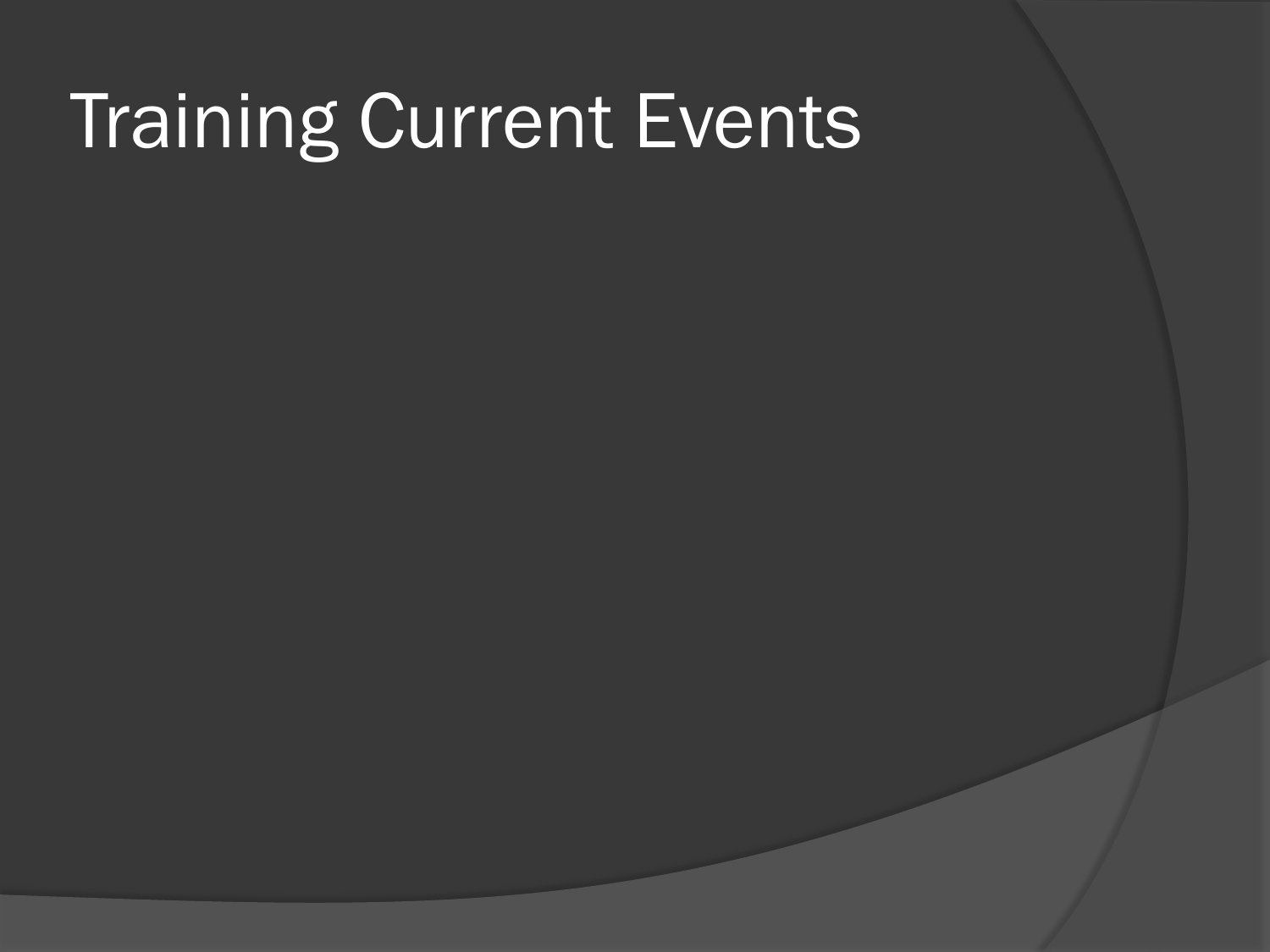# TNI and IDPs and the NCSS Training web pages @ soils.usda

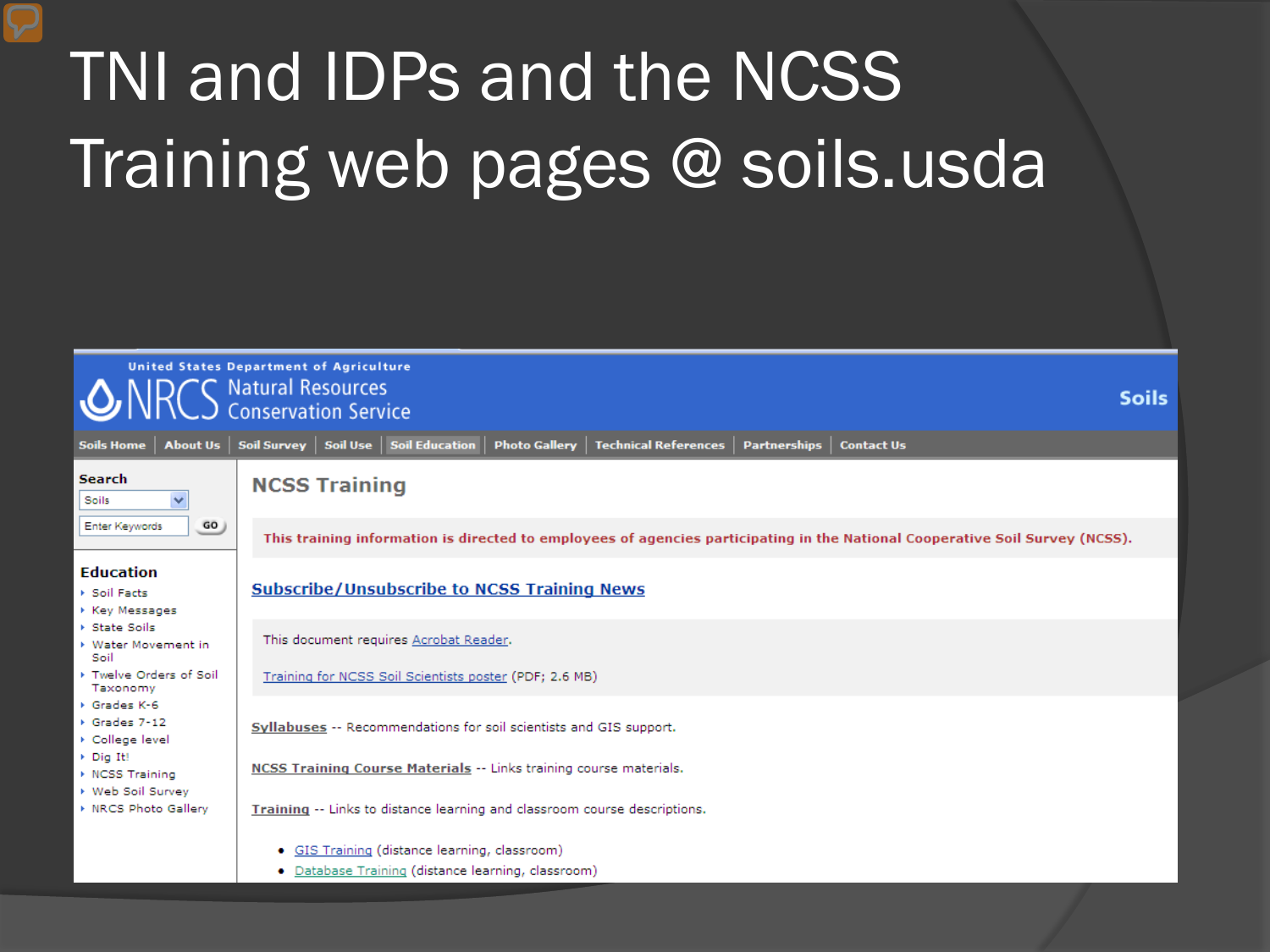### Training News subscriptions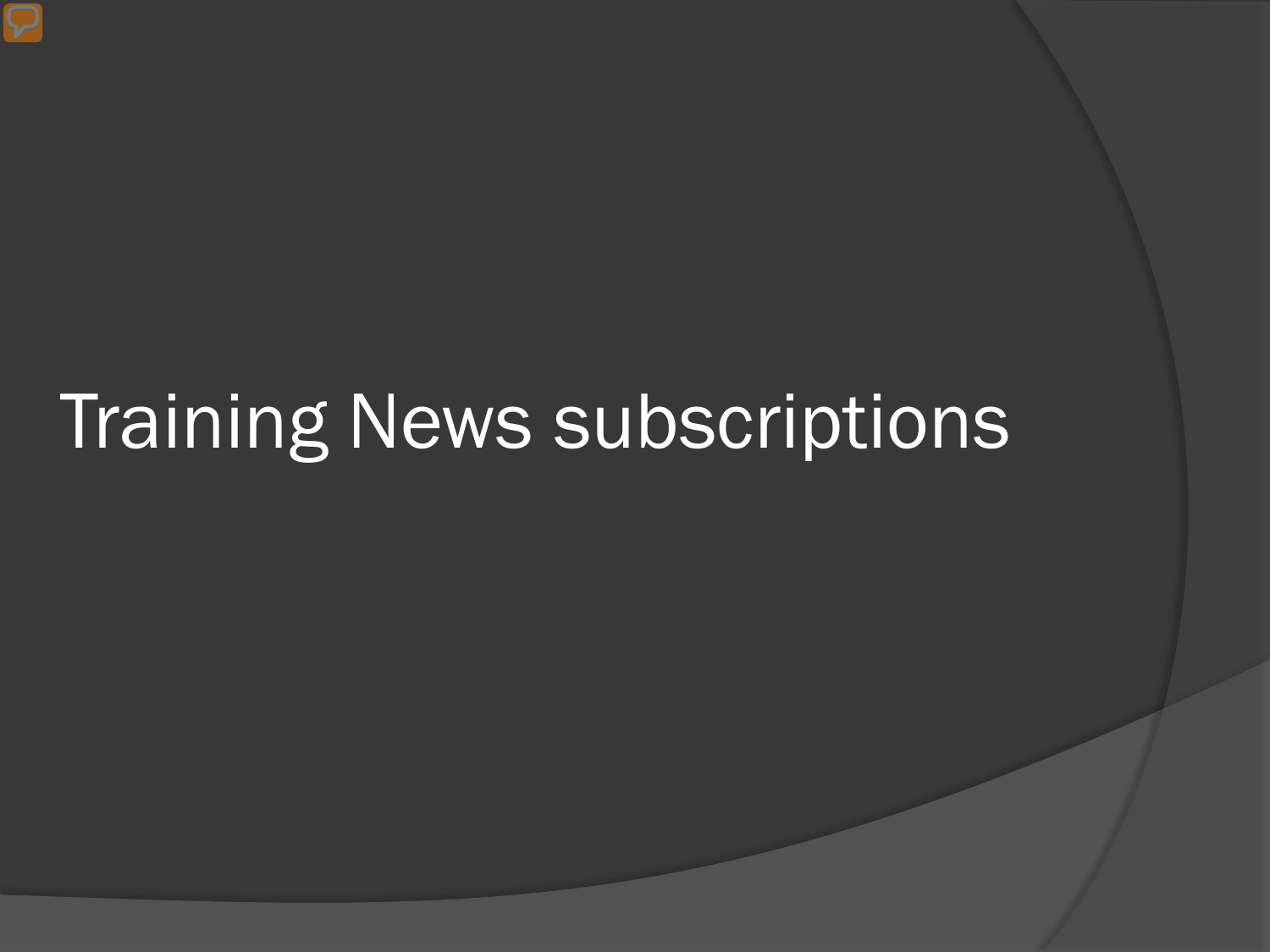# SGI this year at UC-Davis, tentatively followed by SSI @ Kansas State in FY11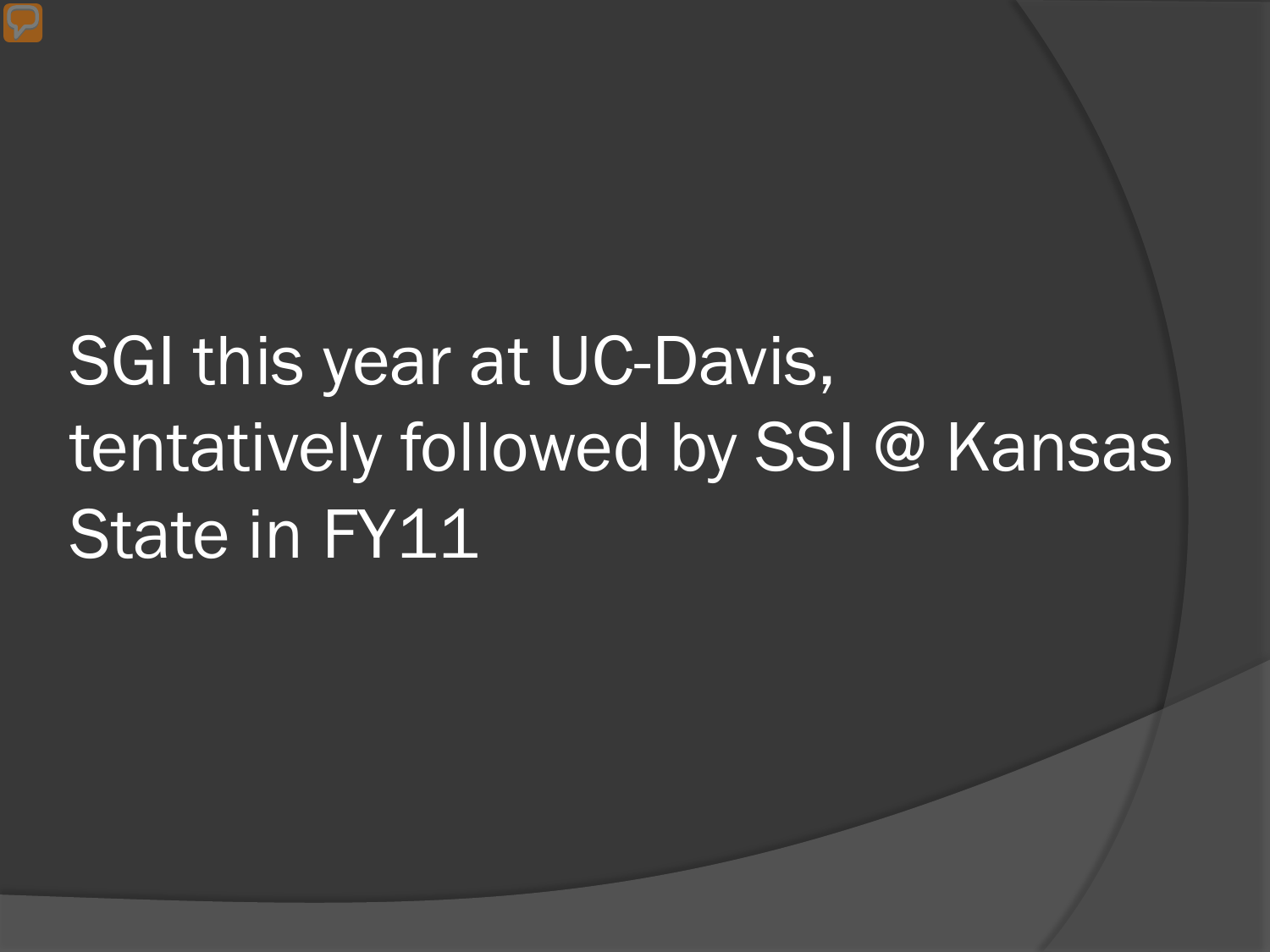### Soil Tech – Measurement & Data Evaluation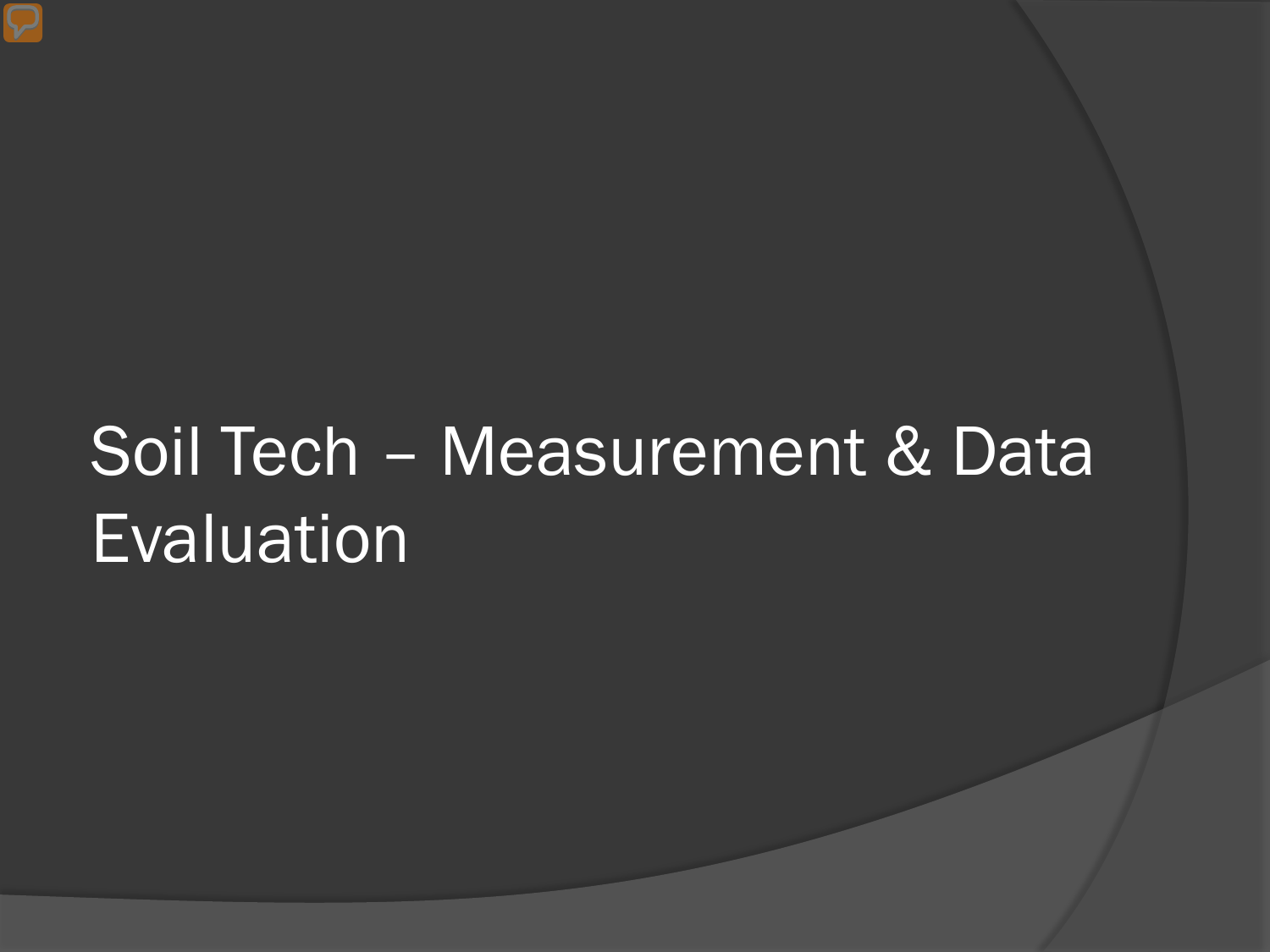### Technical Soil Services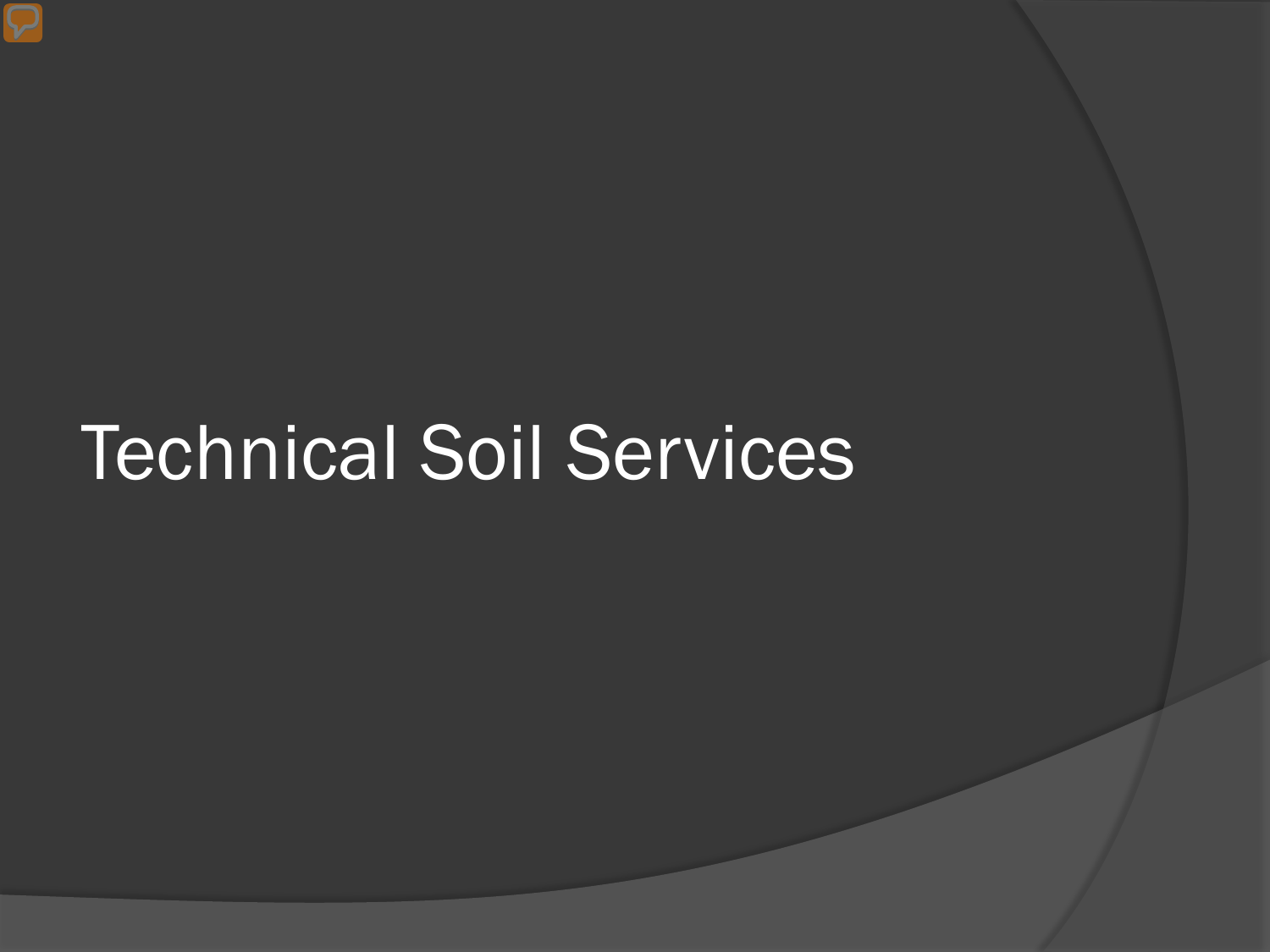### Advanced Hydric Soils for Soil Scientists *on the road*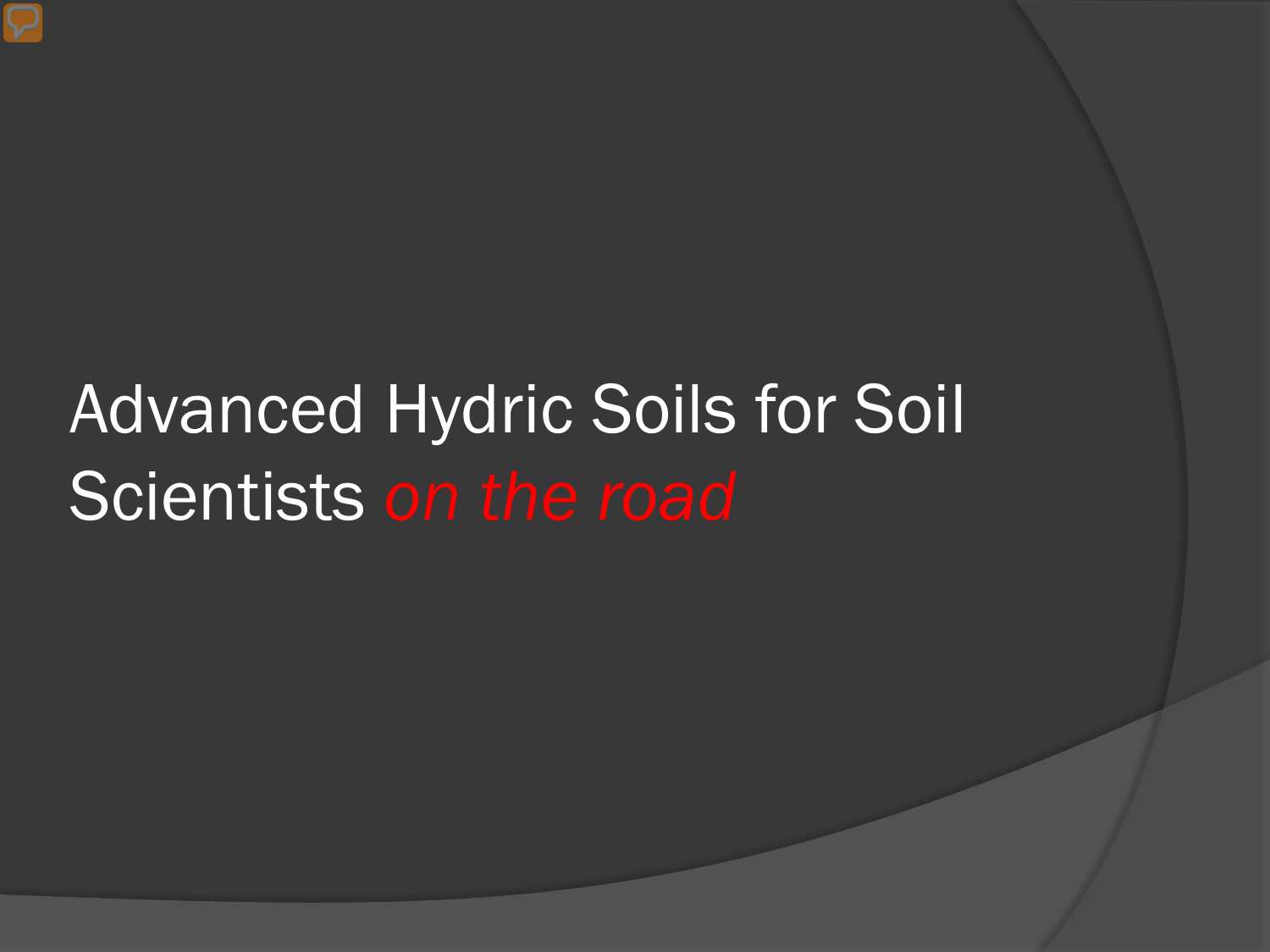### FSA Wetland ID Procedures New!

 in 2009 (Circular 4; December 2009), the Chief made a decision that NRCS would utilize the Corps Methods (1987 Manual and Supplements) when appropriate (within our statutory and regulatory authority) for the identification of FSA wetlands.

### • Training under development will have 2 parts

- 1. Self-paced with regional supplements of field indicators to be piloted soon (April availability?)
- 2. Classroom and field face to face with pilot course sessions for up to 45 participants in each
	- **Stevensville, MD (May 24 – 28) Champaign, IL (June 21 – 25) Davis, CA (July 19 – 23)**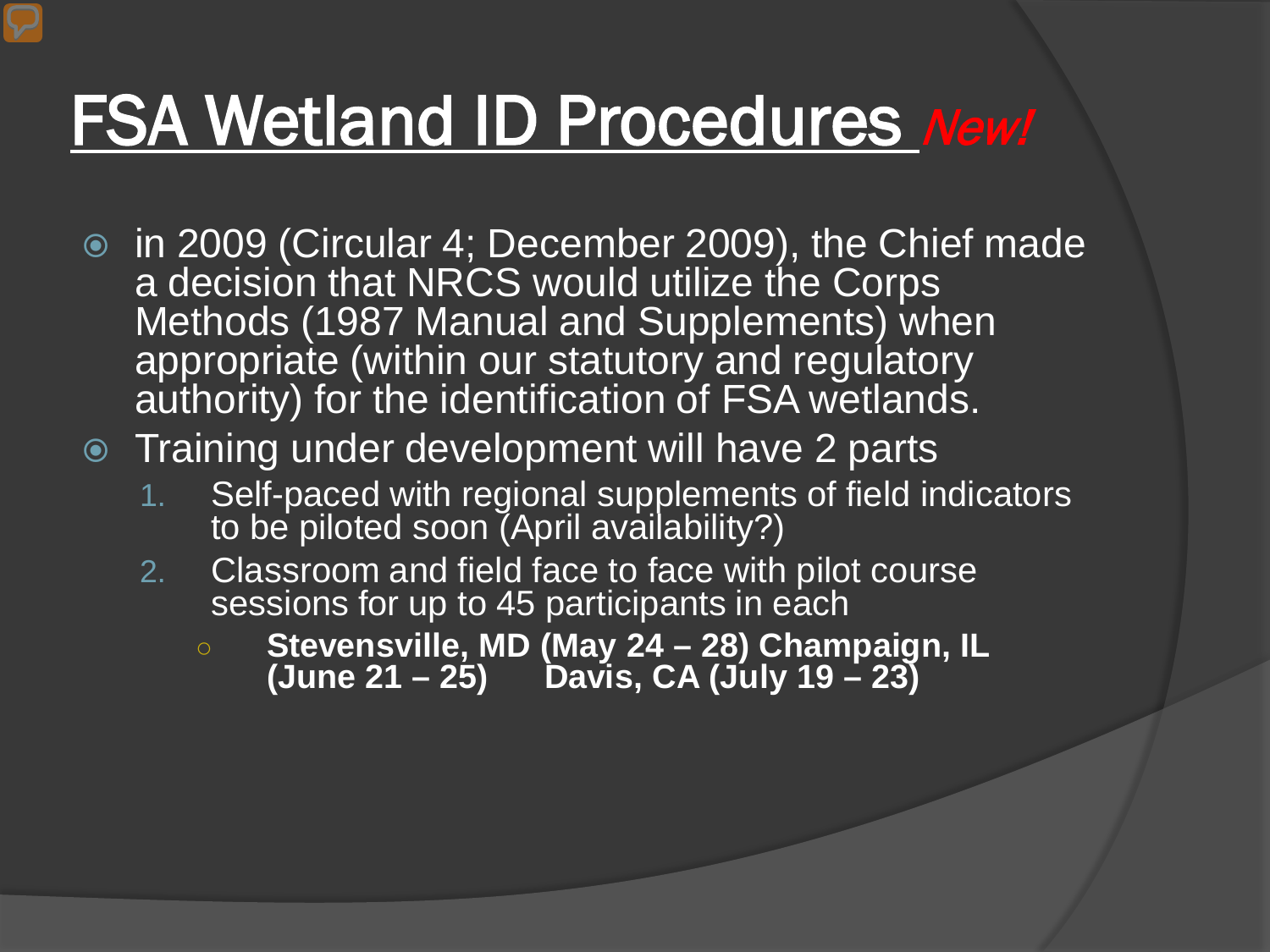### Remote Sensing New!

- 1 Basic Image Interpretation
	- Self-paced via internet
- 2 Introduction to Digital Remote **Sensing** 
	- Classroom or bridge via CD (if not via internet)
- **8 3 Remote Sensing for Soil Survey Applications** 
	- Classroom in Fort Worth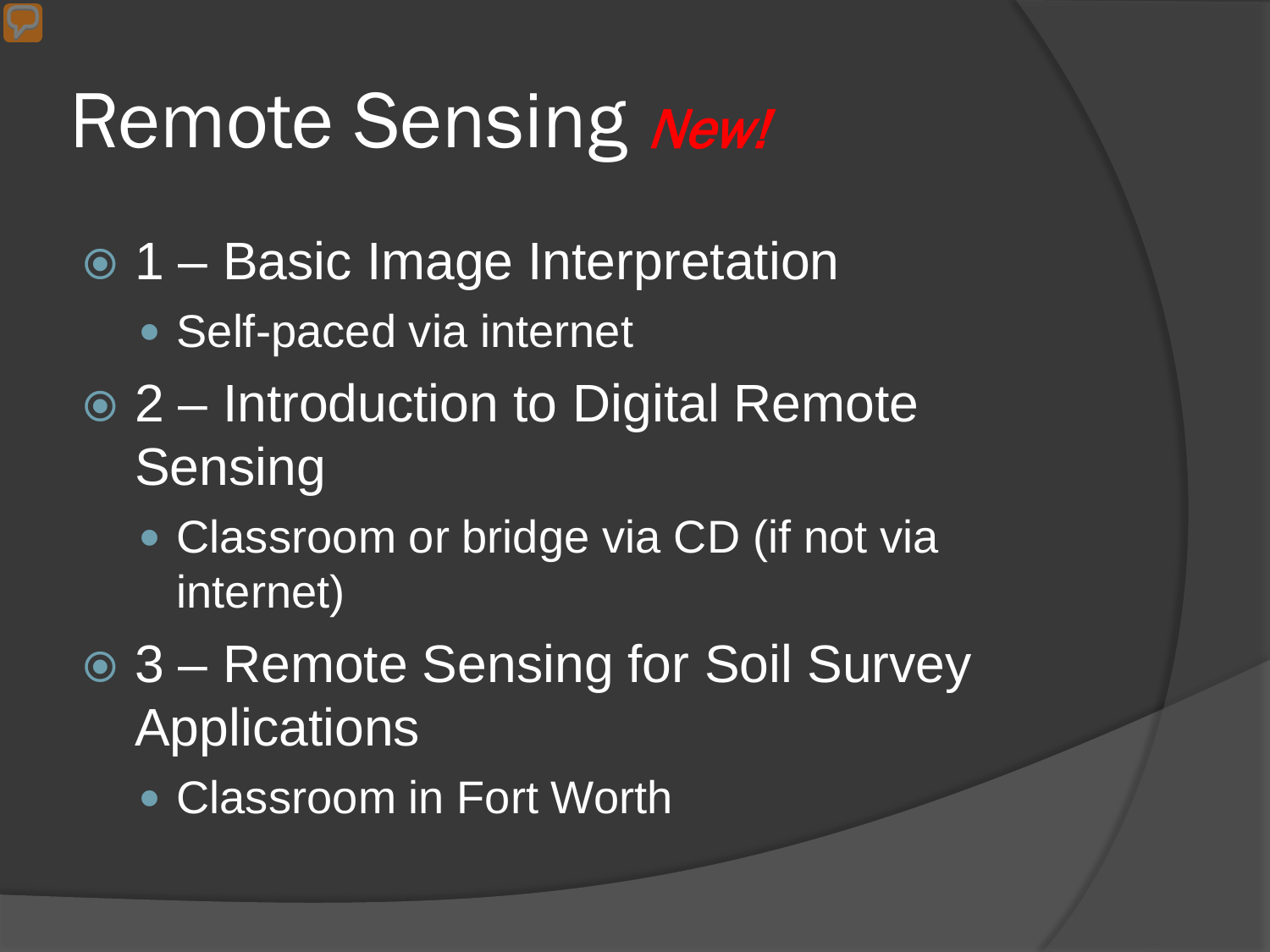# Using Comparison Studies to Inventory Soil Change New!

- Under develop by interdisciplinary team
- Pilot tentatively scheduled for
- The course **Soil Quality Assessment and Applications for Field Staff** is a prerequisite
	- Get training in use of tools and procedures for Dynamic Soil Properties in that course
	- Comparison studies course will focus on designing and completing the studies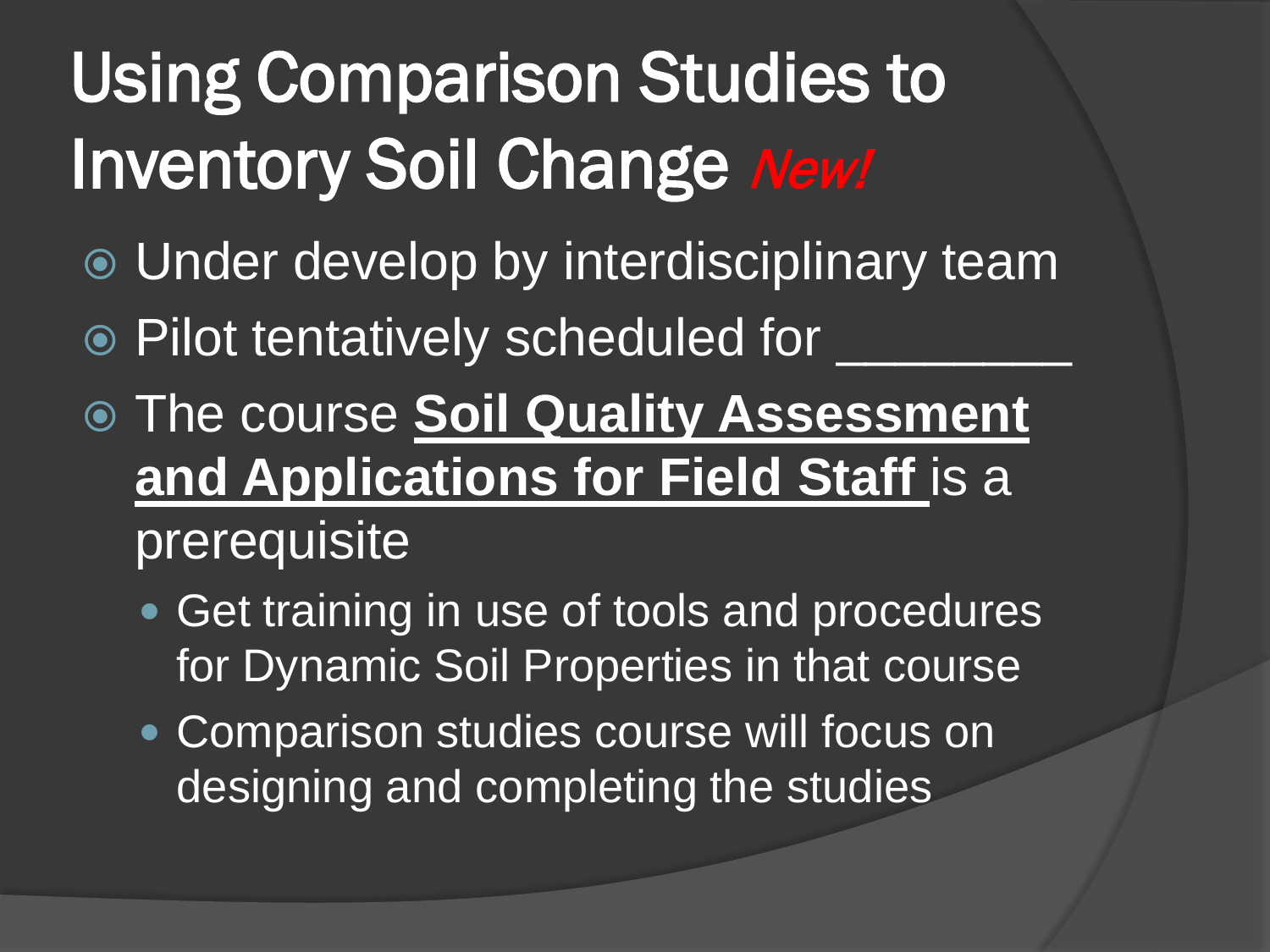### Effort to develop OJT modules continues *(slowly!)*

| <b>United States Department of Agriculture</b><br>C Natural Resources<br><b>Conservation Service</b>                                                                                       |                                                                                                                                                                                                                                                                                                                                                                                                                                                                                                                         | <b>Soils</b> |
|--------------------------------------------------------------------------------------------------------------------------------------------------------------------------------------------|-------------------------------------------------------------------------------------------------------------------------------------------------------------------------------------------------------------------------------------------------------------------------------------------------------------------------------------------------------------------------------------------------------------------------------------------------------------------------------------------------------------------------|--------------|
| <b>Soils Home</b>                                                                                                                                                                          | About Us   Soil Survey   Soil Use   Soil Education<br><b>Photo Gallery</b><br><b>Technical References</b><br>Partnerships<br><b>Contact Us</b>                                                                                                                                                                                                                                                                                                                                                                          |              |
| <b>Search</b><br>v<br><b>Soils</b>                                                                                                                                                         | <b>On-the-Job Training (OJT) Modules</b>                                                                                                                                                                                                                                                                                                                                                                                                                                                                                |              |
| GO<br>Enter Keywords                                                                                                                                                                       | PDF files require Acrobat Reader and DOC files require Microsoft Word.                                                                                                                                                                                                                                                                                                                                                                                                                                                  |              |
| <b>Education</b><br><b>ESoil Facts</b><br>▶ Key Messages<br>▶ State Soils                                                                                                                  | <b>OJT for MLRA Soil Survey Offices</b><br>• Mapping Soils                                                                                                                                                                                                                                                                                                                                                                                                                                                              |              |
| ▶ Water Movement in<br>Soil<br>▶ Twelve Orders of Soil<br>Taxonomy<br>▶ Grades K-6<br>$\triangleright$ Grades 7-12<br>▶ College level<br>→ Dig It!<br>▶ NCSS Training<br>▶ Web Soil Survey | O How to name map units (PDF; 36 KB)<br>O How to recognize and distinguish map units (PDF; 35 KB)<br>O How to recognize and use components in soil survey (PDF; 80 KB)<br>O Know what environmental issues exist - how to deal with emergencies (PDF; 142 KB)<br>O Understanding the processes of mapping soils (PDF; 12.2 MB)<br>O How to develop a soils key for your survey area (PDF; 86 KB)<br>O How to identify native and non-native plant vegetation and relate them to soils in your survey area (PDF; 192 KB) |              |
| ▶ NRCS Photo Gallery                                                                                                                                                                       | • Soil Classification<br>O How to use Soil Taxonomy and Keys to Soil Taxonomy (PDF; 41 KB)                                                                                                                                                                                                                                                                                                                                                                                                                              |              |
|                                                                                                                                                                                            | • Soil Survey Information<br>O How to access and use the soils, usda, gov website (PDF; 26 KB)<br>O How to find access and use the Web Soil Survey website (PDF; 32 KB)                                                                                                                                                                                                                                                                                                                                                 |              |
| Eind a Service Center                                                                                                                                                                      |                                                                                                                                                                                                                                                                                                                                                                                                                                                                                                                         |              |
| ▶ States and Regions                                                                                                                                                                       | <b>OIT for Technical Soil Services Providers</b>                                                                                                                                                                                                                                                                                                                                                                                                                                                                        |              |
| Centers and Institutes                                                                                                                                                                     | • Soil Science<br>O How to find access and use the Web Soil Survey website (PDF; 32 KB)                                                                                                                                                                                                                                                                                                                                                                                                                                 |              |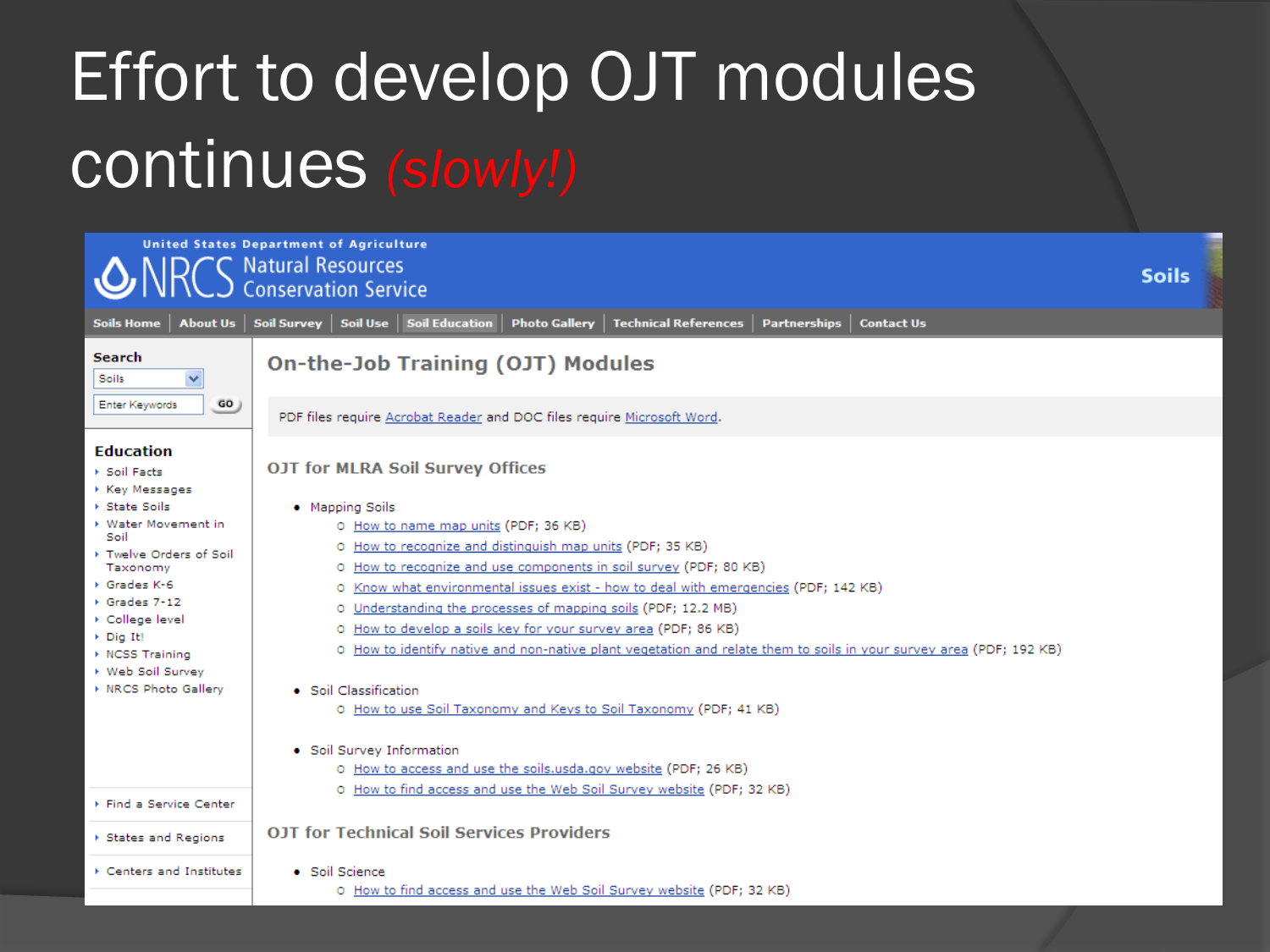# **OJT for MLRA SSOs**

### **OJT for MLRA Soil Survey Offices**

- Mapping Soils
	- O How to name map units (PDF; 36 KB)
	- O How to recognize and distinguish map units (PDF; 35 KB)
	- O How to recognize and use components in soil survey (PDF; 80 KB)
	- O Know what environmental issues exist how to deal with emergencies (PDF; 142 KB)
	- O Understanding the processes of mapping soils (PDF; 12.2 MB)
	- O How to develop a soils key for your survey area (PDF; 86 KB)
	- O How to identify native and non-native plant vegetation and relate them to soils in your surve

#### • Soil Classification

- O How to use Soil Taxonomy and Keys to Soil Taxonomy (PDF; 41 KB)
- Soil Survey Information
	- O How to access and use the soils.usda.gov website (PDF; 26 KB)
	- O How to find access and use the Web Soil Survey website (PDF; 32 KB)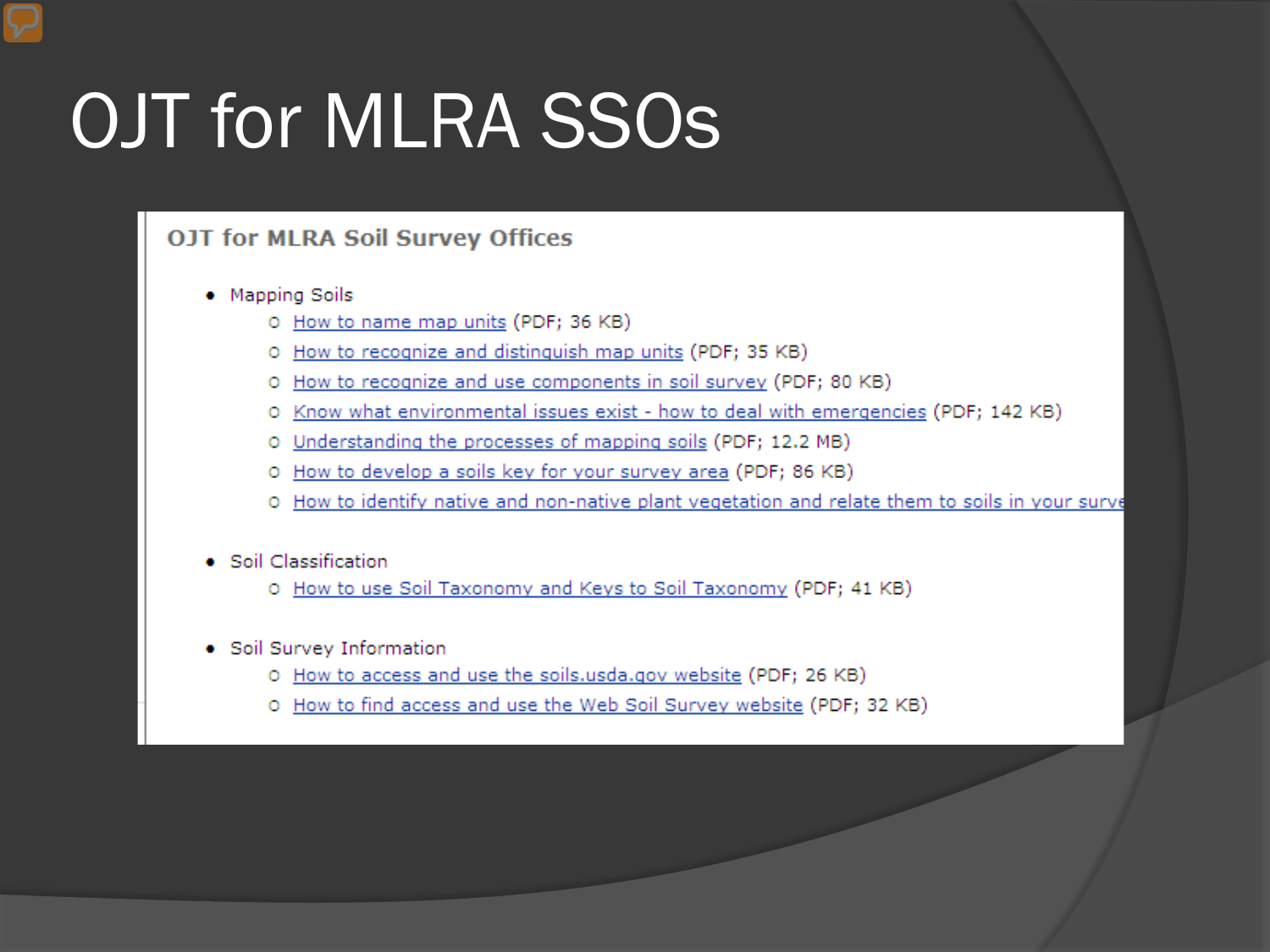# OJT for new non soil scientists

### **OJT for Technical Soil Services Providers**

### • Soil Science

- O How to find access and use the Web Soil Survey website (PDF; 32 KB)
- o What are hydric soils? (PDF; 100 KB)
- O Understanding soil erosion (PDF; 67 KB)
- O Soil salinity -- the what, where, and how of salinity development (PDF; 47 KB)
- O Soil salinity -- identification and measurement (PDF; 32 KB)
- O Soil salinity -- effects and management (PDF; 31 KB)
- O Importance of OM and SOC to soil quality (PDF; 62 KB)

#### • Soil Survey

O Understanding map units, delineations, and the components within your survey area (PDF; 643 KB)

### • Describing Soils

o How to determine soil texture in the USDA Soil Classification System (PDF;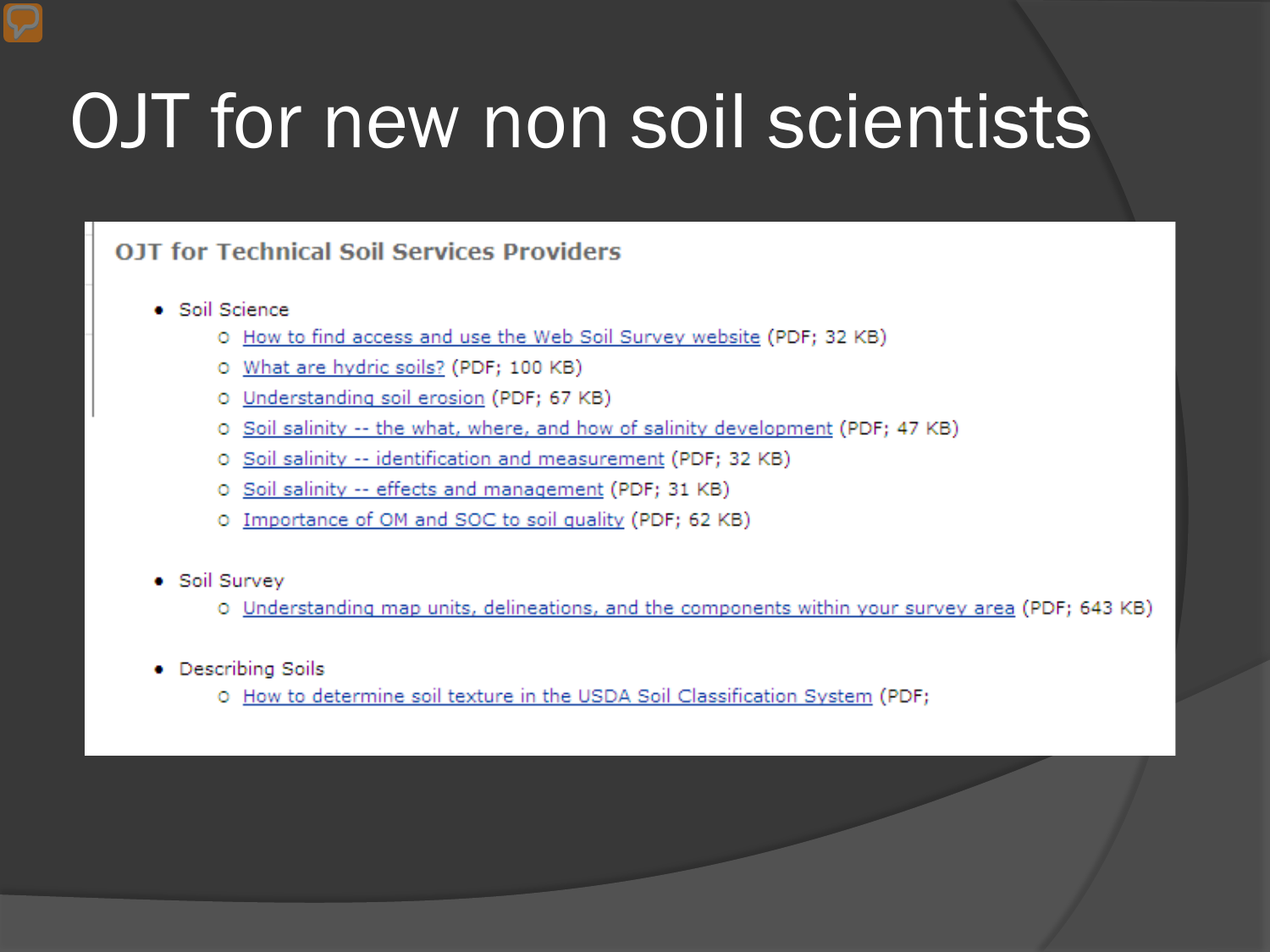# Mapping Skills, landscape modeling, map unit design *new!*

- *First stage:* on the ground, understanding landscapes, segmenting the landscape, methods for mapping, etc.
- *Second stage*: incorporate current techniques utilizing the computer and the *eworld*
- *Third stage:* immersion in the processes to gain some level of experience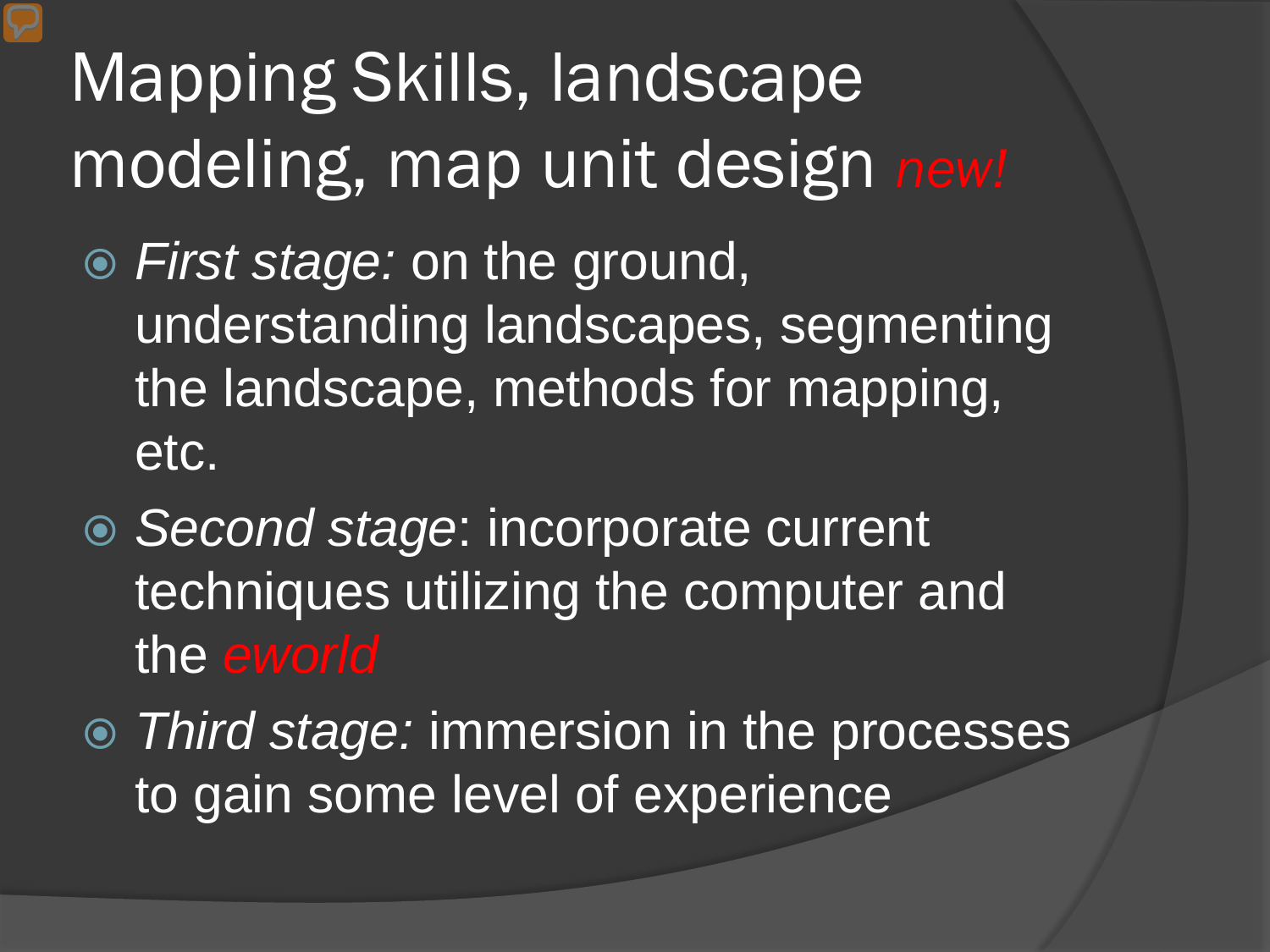### Digital Soil Mapping *drawing board!*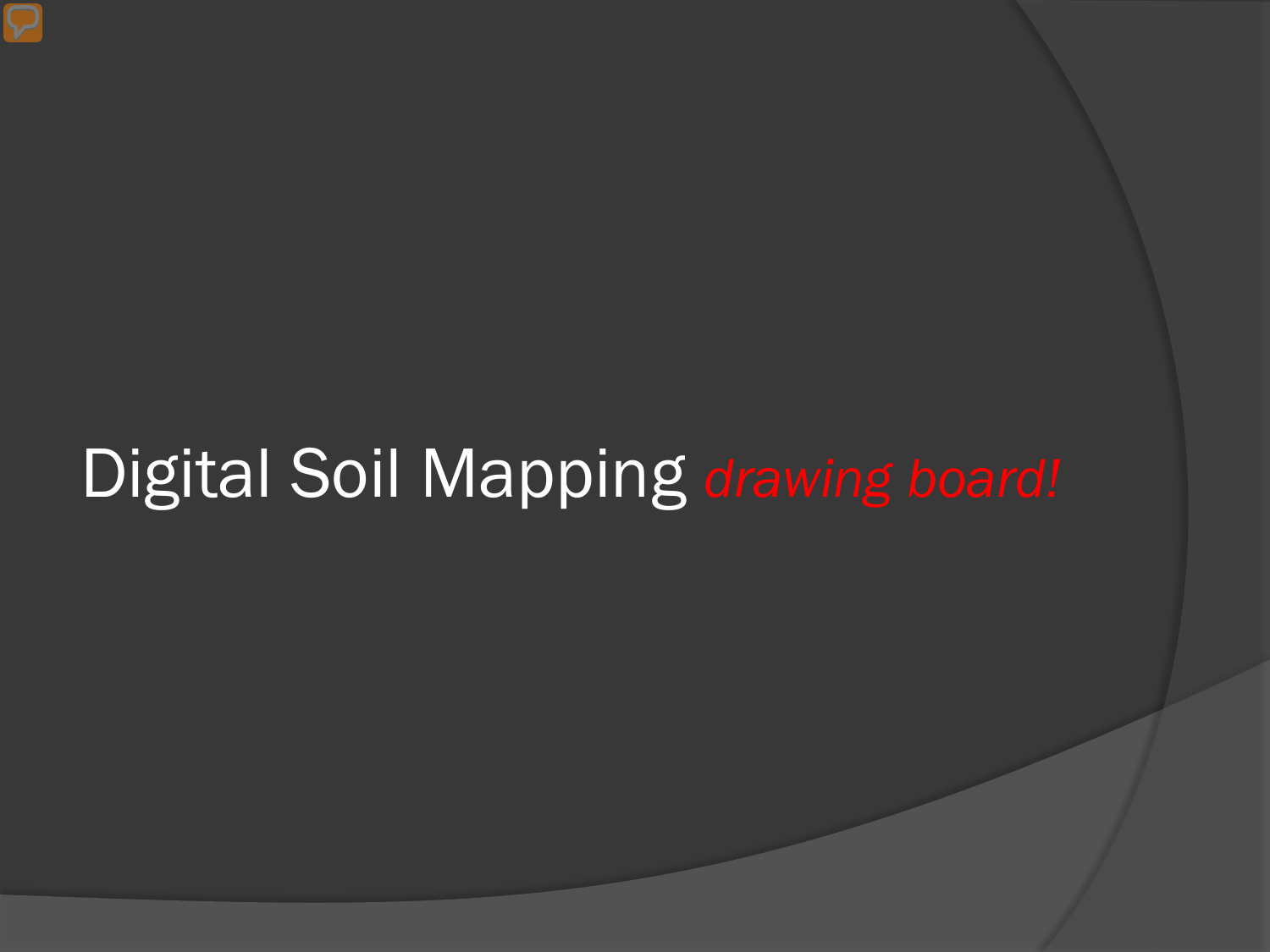# Other items on the horizon from the SSD Training LRP

- Ecological sites, ESDs, state & transition models
- **■** Encouraging all our MLRSA SSO staff to get training in terrain analysis through **Spatial Analyst** (NCGC offering) or other means
- Develop training related to landscape modeling
- Development of an informal network for mentoring related to particular skill sets